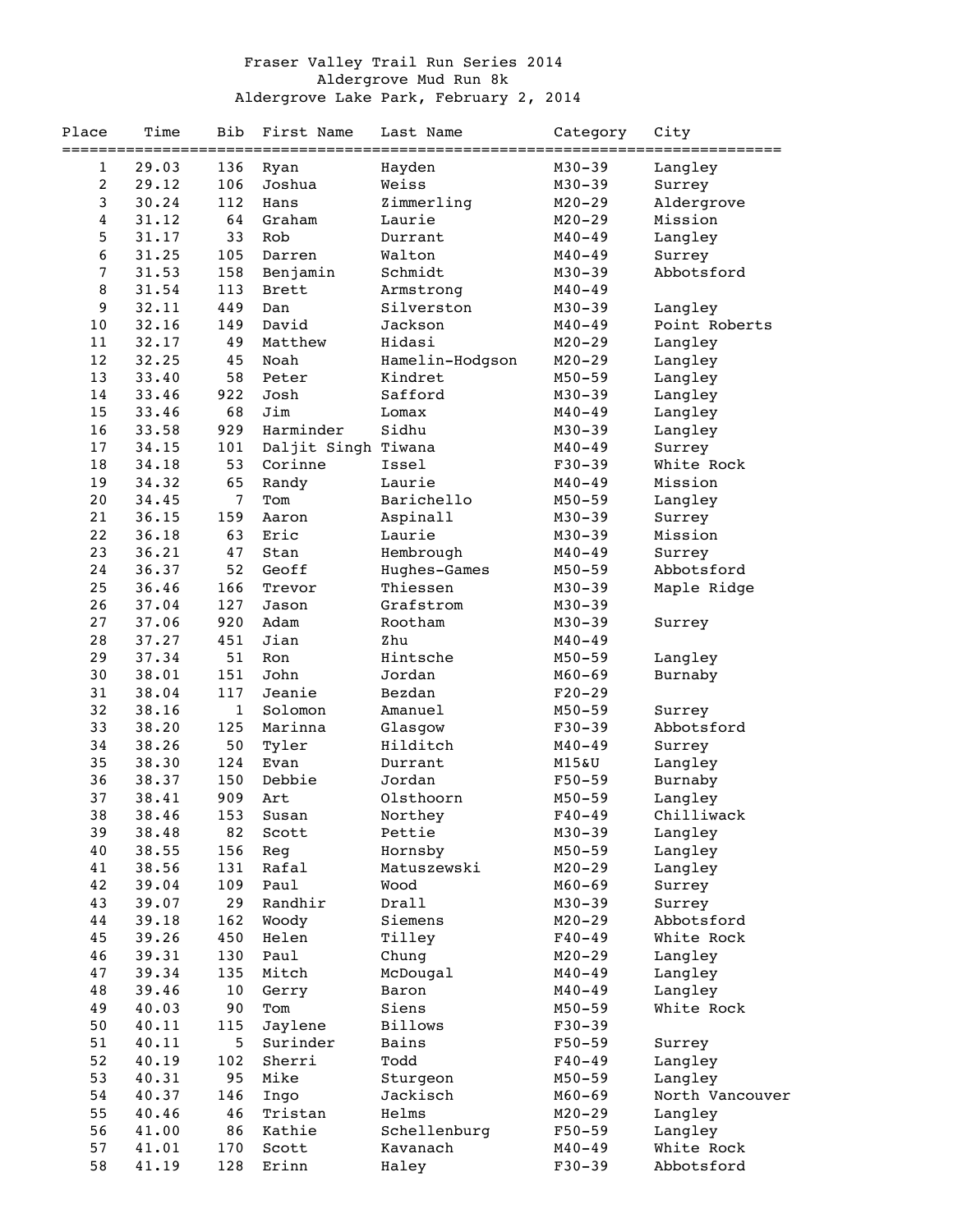| 59  | 41.31 | 84             | Keunsoo   | Ryu         | $M40 - 49$ | Surrey        |
|-----|-------|----------------|-----------|-------------|------------|---------------|
| 60  | 41.32 | 144            | Mark      | Hyder       | $M60 - 69$ | Burnaby       |
| 61  | 41.37 | 56             | Paul      | Helms       | $M50 - 59$ | Langley       |
| 62  | 41.46 | 94             | Anne      | Sturgeon    | $F50 - 59$ | Langley       |
| 63  | 41.56 | 172            | Clifford  | Gurniak     | $M30 - 39$ |               |
| 64  | 41.58 | 19             | Neil      | Cole        | $M40 - 49$ | Abbotsford    |
| 65  | 42.29 | 74             | Glen      | McKinnon    | $M60 - 69$ | Langley       |
| 66  | 42.57 | 941            | Jeff      | Tillapaugh  | $M30 - 39$ | Surrey        |
| 67  | 43.02 | 881            | Mile      | Jovanovic   | $M60 - 69$ | Surrey        |
| 68  | 43.03 | 3              | Julie     | Armstrong   | $F40 - 49$ | Fort Langley  |
| 69  | 43.04 | 148            | Carmen    | Jackson     | $F50 - 59$ | Point Roberts |
| 70  | 43.12 | 59             | Carley    | Krehn       | $F30 - 39$ | Langley       |
| 71  | 43.21 | 910            | Sandra    | Olsthoorn   | $F50 - 59$ | Langley       |
| 72  | 43.40 | 147            | Rae       | Gordon      | $M50 - 59$ | Burnaby       |
| 73  | 43.48 | 57             | Tesinder  | Khatra      | $M30 - 39$ | Surrey        |
| 74  | 43.49 | 171            | Doug      | Kavanach    | $M40 - 49$ | White Rock    |
| 75  | 43.55 | 173            | Philip    | Cilliers    | $M50 - 59$ | Surrey        |
| 76  | 43.56 | 143            | Mark      | Savela      | $M40 - 49$ | Surrey        |
| 77  | 44.12 | 83             | Norm      | Ridley      | $M40 - 49$ | Langley       |
| 78  | 44.14 | 160            | Walt      | Siemens     | $M50 - 59$ | Abbotsford    |
| 79  | 44.18 | 331            | Catherine | De Groot    | $F50 - 59$ | Rosedale      |
| 80  | 44.37 | 92             | Debbie    | Stevens     | $F30 - 39$ | Fort Langley  |
| 81  | 44.46 | 91             | Michelle  |             | $F40 - 49$ | Langley       |
|     |       |                |           | Sprangers   |            |               |
| 82  | 44.54 | 137            | Brian     | Parkinson   | $M70+$     | Langley       |
| 83  | 45.55 | 320            | Bev       | Csikos      | $F50 - 59$ | Surrey        |
| 84  | 46.01 | 98             | Susan     | Taylor      | $F40 - 49$ | Abbotsford    |
| 85  | 46.28 | 76             | Holly     | Moore       | $F16-19$   | Langley       |
| 86  | 46.29 | 444            | Leah      | Hintsche    | $F20-29$   | Fort Langley  |
| 87  | 46.50 | 165            | Rick      | Reynolds    | $M60 - 69$ | Langley       |
| 88  | 46.57 | 21             | Jasbir    | Atwal       | $M50 - 59$ | Delta         |
| 89  | 47.10 | 61             | Greg      | Kwiczak     | $M20 - 29$ | Langley       |
| 90  | 47.24 | 38             | Sarah     | Eaton       | F15&U      | Abbotsford    |
| 91  | 47.25 | 129            | Jason     | Hendrickson | $M30 - 39$ | Abbotsford    |
| 92  | 47.28 | 39             | Susan     | Eaton       | $F40 - 49$ | Abbotsford    |
| 93  | 47.59 | 140            | Nick      | Balston     | $M50 - 59$ | Surrey        |
| 94  | 48.21 | 96             | Brian     | Sullivan    | $M60 - 69$ | Langley       |
| 95  | 48.21 | 142            | Dave      | Palmer      | $M60 - 69$ | Langley       |
| 96  | 49.07 | 87             | Adam      | Scott       | M15&U      | Surrey        |
| 97  | 49.11 | 60             | Kobie     | Hildebrand  | $F40 - 49$ | Abbotsford    |
| 98  | 49.15 | 41             | Michelle  | Gauvin      | $F30 - 39$ | Surrey        |
| 99  | 49.16 | 4              | Catherine | Baehard     | $F50 - 59$ | Surrey        |
| 100 | 49.20 | 445            | Tomoko    | Kajiyama    | $F30-39$   |               |
| 101 | 49.21 | 16             | Lindsay   | Brown       | $F30-39$   | Surrey        |
| 102 | 49.22 | 44             | Mohinder  | Grewal      | $M50 - 59$ | Delta         |
| 103 | 49.31 | 30             | Jenna     | Dubois      | F15&U      | Surrey        |
| 104 | 49.31 | 103            | Leanne    | Utendale    | $F30-39$   | Surrey        |
| 105 | 49.33 | 163            | Chris     | Mistiades   | $M40 - 49$ | Abbotsford    |
| 106 | 49.36 | 169            | Allan     | Bailey      | $M60 - 69$ | Surrey        |
| 107 | 50.00 | 134            | Alison    | Van Ochten  | $F40 - 49$ | Surrey        |
| 108 | 50.28 | 85             | Patti     | Schambler   | $F50 - 59$ | Langley       |
| 109 | 50.30 | 145            | Peter     | Tilley      | $M50 - 59$ | White Rock    |
| 110 | 50.39 | 81             | Rachel    | Pettie      | $F30-39$   | Langley       |
| 111 | 50.39 | 132            | Sam       | Lange       | $F20-29$   | Langley       |
| 112 | 50.45 | 25             | Miriam    | Davies      | $F40 - 49$ | Surrey        |
| 113 | 51.03 | 104            | Janice    | Walsh       | $F50 - 59$ | Surrey        |
| 114 | 51.12 | 42             | William   | George      | $M70+$     | Abbotsford    |
| 115 | 51.16 | 55             | John      | Kelly       | $M70+$     | Langley       |
| 116 | 51.17 | 88             | Aurora    | Scott       | $F40 - 49$ | Surrey        |
| 117 | 51.20 | 70             | Christine | Marin       | $F40 - 49$ | Langley       |
| 118 | 51.22 | 31             | Rob       | Dubois      | $M40 - 49$ | Surrey        |
| 119 | 51.54 | 120            | Devinder  | Dhatt       |            | Surrey        |
| 120 | 51.59 | $\overline{c}$ | Jadyn     | Ansell      | F15&U      | Abbotsford    |
| 121 | 52.21 | 78             | Sebastian | Munoz       | $M50 - 59$ | Surrey        |
| 122 | 52.25 | 75             | Millie    | McKinnon    | $F50 - 59$ | Langley       |
|     |       |                |           |             |            |               |
| 123 | 52.35 | 8              | Caroline  | Barnhart    | $F30-39$   | Surrey        |